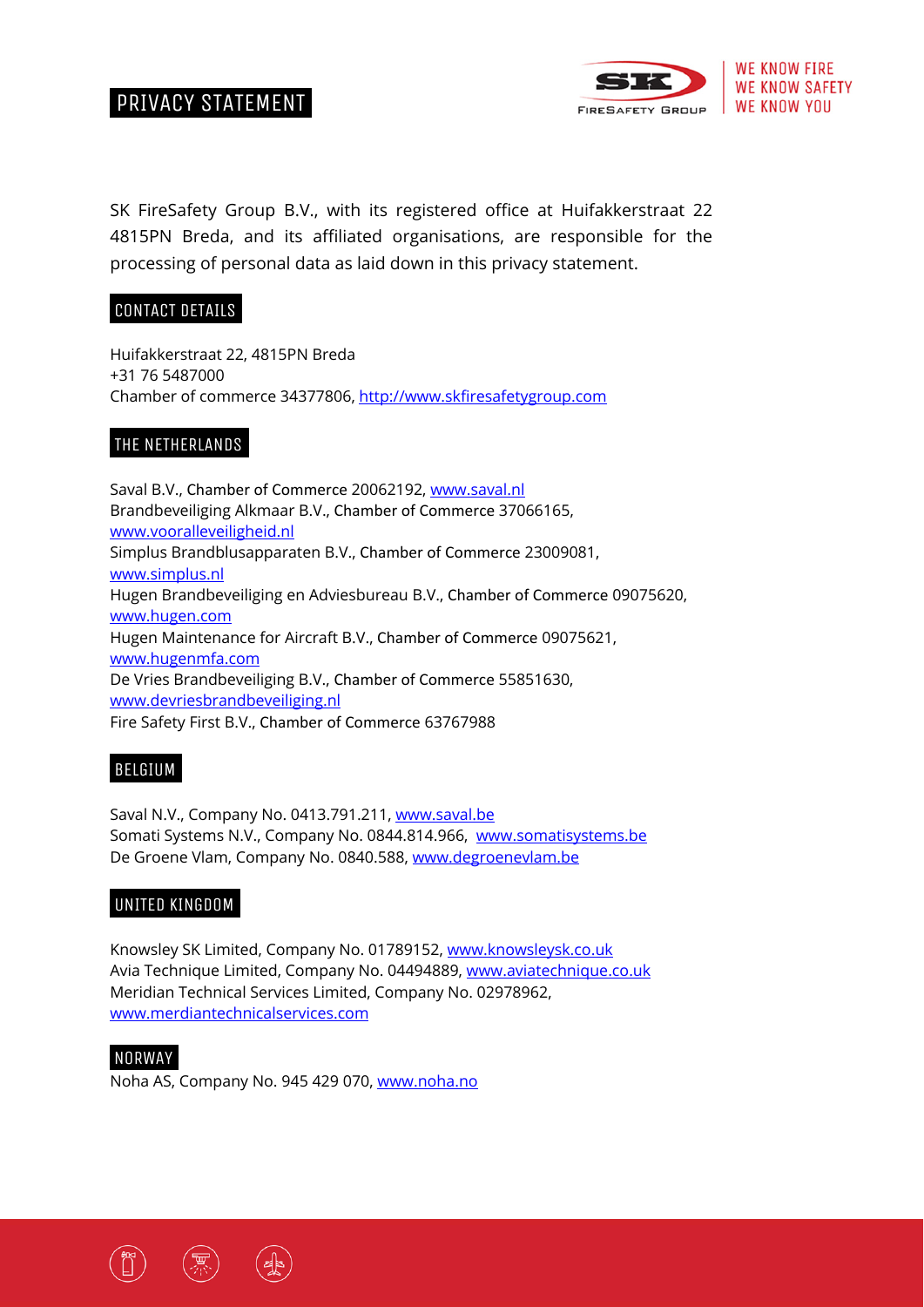

# INLEIDING.

SK FireSafety Group B.V. and its affiliated companies comply with the legislation applicable to the processing of personal data. The basic principles and obligations are set out in Regulation (EU) 2016/679 of the European Parliament and the Council of 27 April 2016 on the protection of natural persons with regard to the processing of personal data and on the free movement of such data, and repealing Directive 95/46/EC. These regulations are also referred to as the General Data Protection Regulation (GDPR). Directive 2002/58/EC of the European Parliament and the Council of 12 July 2002 concerning the processing of personal data and the protection of privacy in the electronic communications sector applies in special cases (e.g. the processing of location data; the use of cookies).

### **Definitions**

### *a. Personal details*

Personal data concern all information relating to an identified or identifiable natural person, also referred to as the data subject. A person is deemed identifiable when a natural person can be directly or indirectly identified, in particular by reference to an identifier such as a name, an identification number, location data, an online identifier or to one or more characteristics specific to the physical, physiological, genetic, mental, economic, cultural or social identity of that natural person.

### *b. Controller*

The controller is a natural or legal person, e.g. a company, government agency, department or other body which, individually or together with others, establishes the objective and means for the processing of personal data.

For example, SK FireSafety Group B.V. is a legal person (entity) that is the controller for the processing of personal data of its employees within the framework of its personnel management.



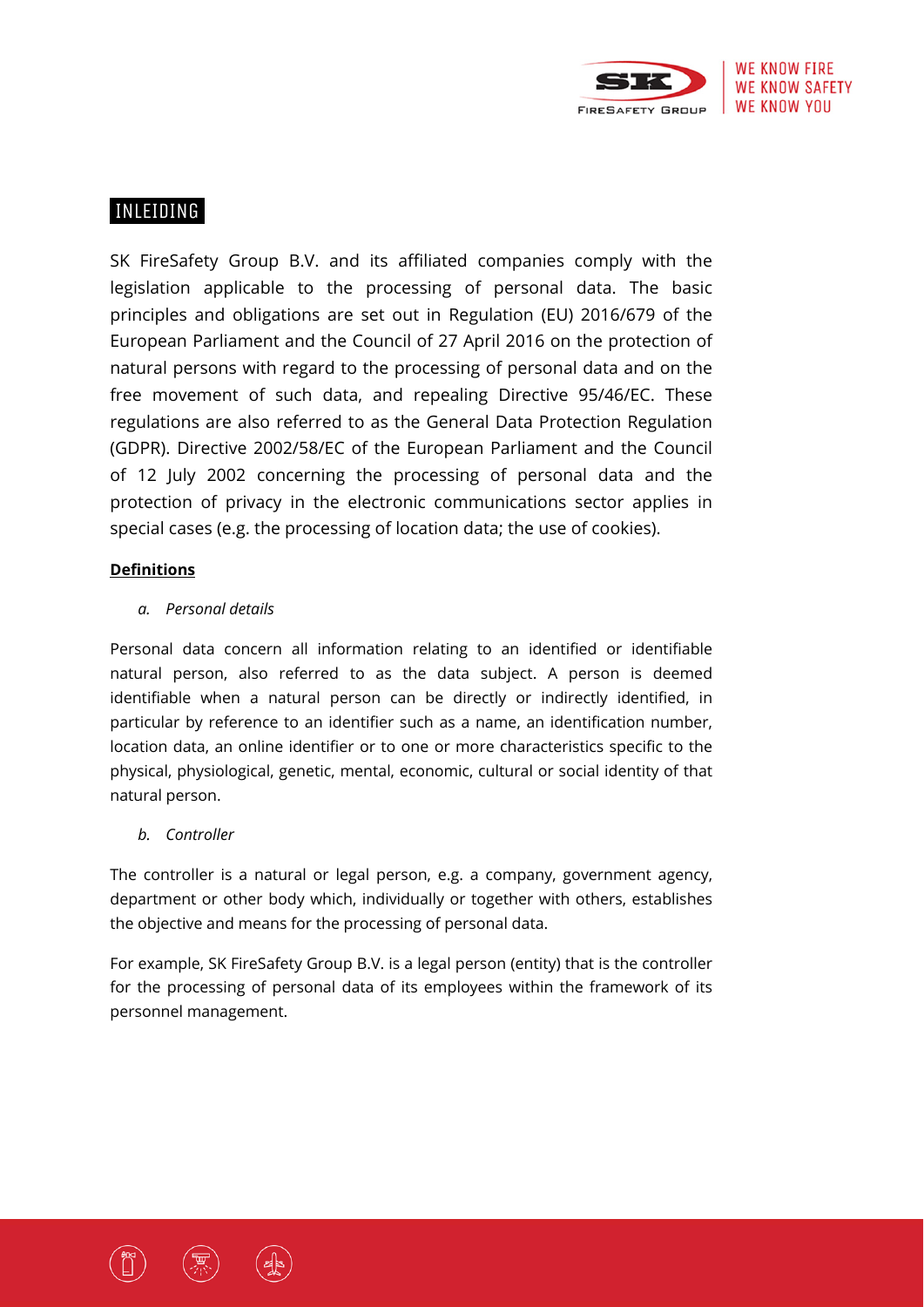

### *c. Processor*

The processor is a natural or a legal person, a government agency, department or another body which processes personal data for and on the exclusive instruction of the controller.

### *d. The processing of personal data*

The processing of personal data is any operation or set of operations which is performed on personal data or on sets of personal data, whether or not by automated means (e.g. software), such as the collection, recording, organisation, structuring, storage, adaptation or alteration, retrieval, consultation, use, disclosure by transmission, dissemination or other form of disposal, alignment or combination, restriction, erasure or destruction of data.

An example of processing personal data is when the organisation collects the contact details of the contact persons at its clients and stores them in the Client Relationship Management (CRM) software system of the organisation or in a paper customer database.`

### PERSONAL DATA THAT WE PROCESS

SK FireSafety Group B.V. processes your personal details because you make use of our services and/or because you have provided them to us yourself. The overview below lists the personal data that we process:

- ‐ First name and surname;
- Date of birth<sup>1</sup>;
- ‐ Gender;
- ‐ Address details
- ‐ Telephone number;

‐ E-mail address.

We do not process data from special categories.

 $1$  The date of birth is only recorded in the Netherlands if attending training courses.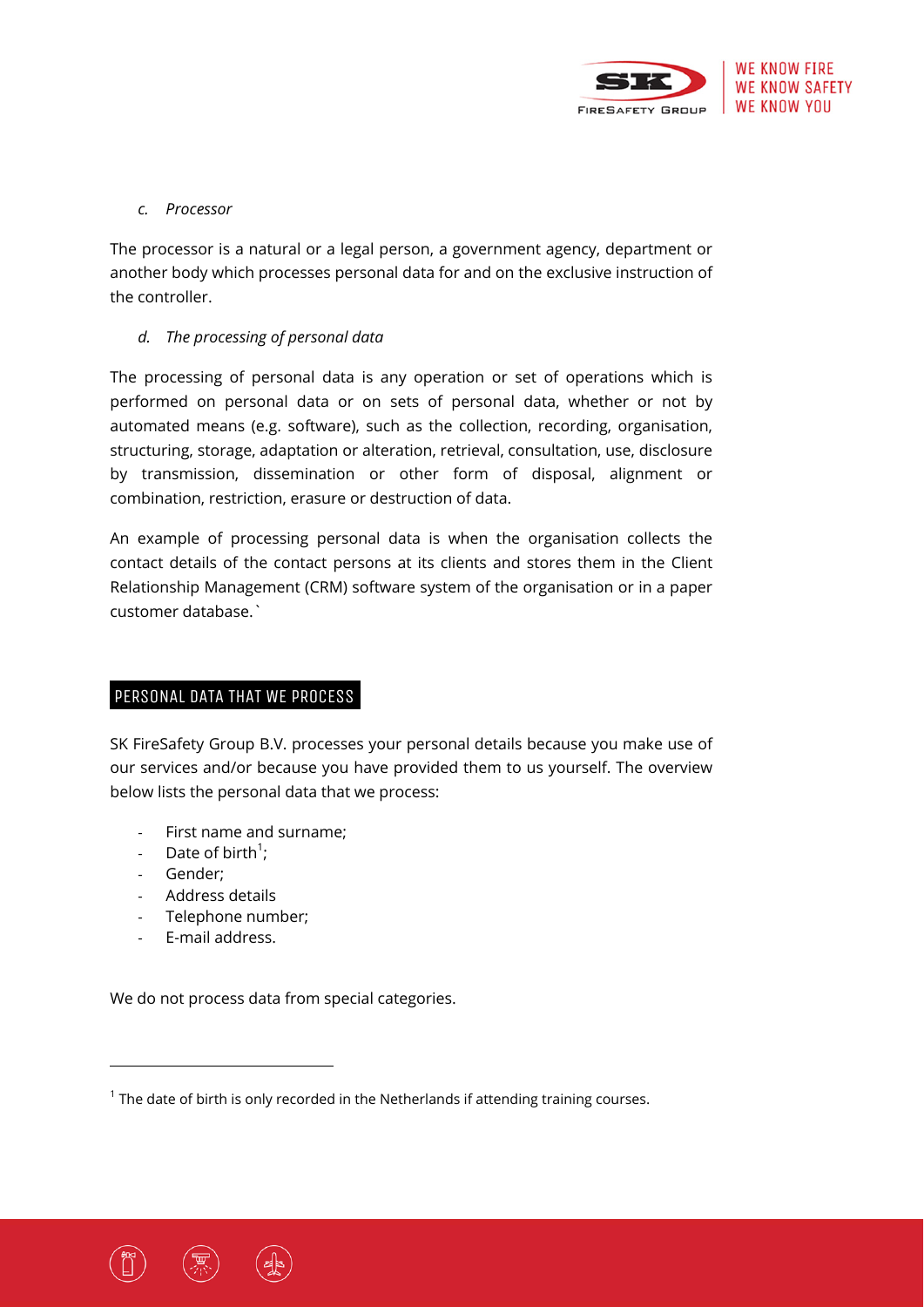

#### THE PURPOSE FOR AND THE BASIS ON WHICH WE PROCESS PERSONAL DATA.

The collection and use of certain data is necessary to provide a framework for legitimate commercial interests, for example offering products and services that may be of interest to you or conducting market research to improve our products and services. When we process data from you on this basis, we will take the necessary measures to prevent the processing from causing an infringement of your rights and freedoms under the privacy legislation.

#### AUTOMATED DECISION-MAKING.

SK FireSafety Group B.V. does not take decisions based on automated processes about matters that may have (considerable) consequences for people. This concerns decisions that are taken by computer programs or systems without the intervention of a person (such as an employee of SK FireSafety Group B.V.).

#### HOW LONG DE WE STORE PERSONAL DATA?.

SK FireSafety Group B.V. retains your personal data for no longer than is necessary in order to achieve the objectives for which your details are collected. We observe the statutory retention periods in this respect.

#### SHARING PERSONAL DATA WITH THIRD PARTIES.

SK FireSafety Group B.V. only discloses data to third parties if needed for the performance of our agreement with you or to comply with a legal obligation.



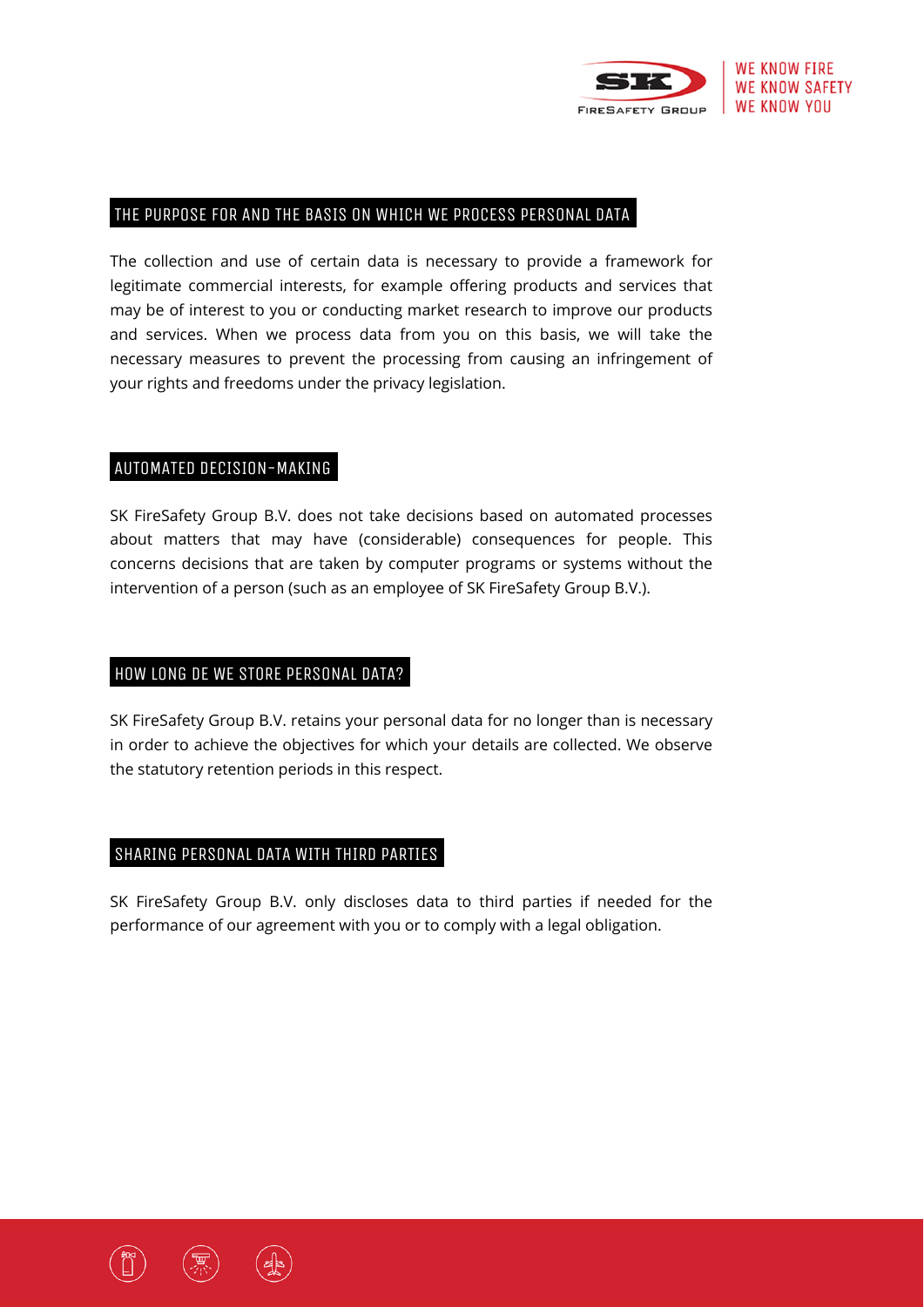

#### COOKIES OR SIMILAR TECHNOLOGIES THAT WE USE.

SK FireSafety Group B.V. only uses technical and functional cookies And analytical cookies that do not violate your privacy. A cookie is a small text file that is placed on your computer, tablet or smartphone during your first visit to this web site. The cookies that we use are necessary for the functioning of the web site and your convenience as a user. They make sure that the web site functions properly and they keep track of your preferences for example. This also allows us to optimize our web site. You can get rid of cookies by changing the settings of your Internet browser so that it no longer stores any cookies. Additionally, you can also remove all the information that was stored previously because of the settings of your browser.

#### ACCES, RECTIFY OR DELETE PERSONAL DATA.

You have the right to access, correct or delete your personal data. You also have the right to withdraw any permission for or object to the processing of your personal data by SK FireSafety Group B.V. and you also have the right of data portability.

That means that you can submit a request to us to transfer the personal data that we have on you in a computer file to either yourself or to another organization specified by you. You can send your request for access, rectification, deletion and transfer of your personal data or your notice of withdrawal of your consent or your notice of objection to the processing of your personal data to GDPR@skfiresafetygroup.com.

To make sure that the request for access was submitted by you, we need you to include a copy of your proof of ID with your request. Please black out your passport picture, MRZ (machine readable zone, which is the sequence of numbers at the bottom of the passport page, passport number and Citizen Service number (BSN) in this copy. This is to protect your privacy.

We will respond to your request as soon as possible and no later than four weeks. SK FireSafety Group B.V. further wishes to point out that you have the opportunity to file a complaint with the national regulator, the Dutch Data Protection Authority (Dutch DPA).